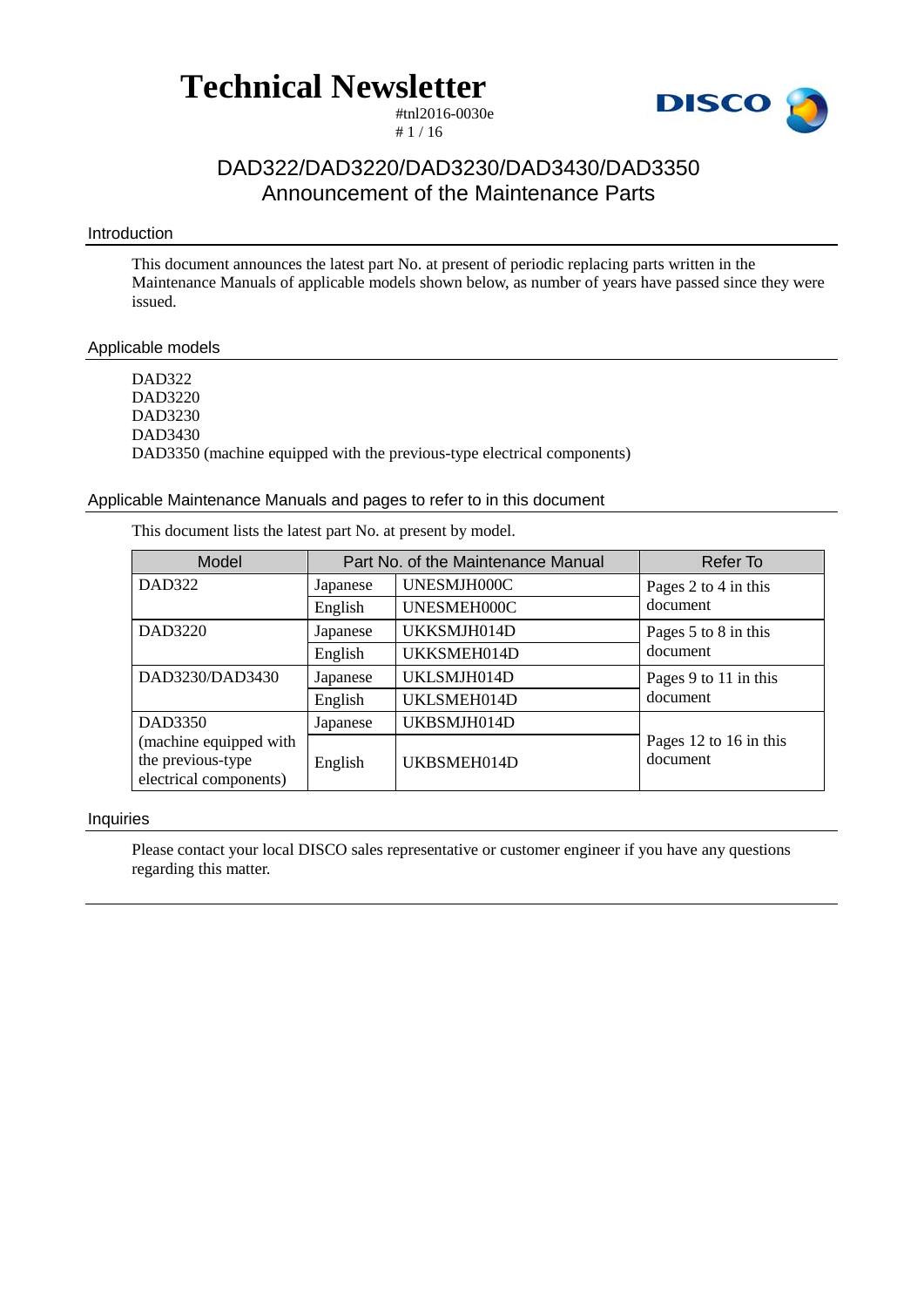



### Maintenance part list [DAD322] Maintenance part list [DAD322]

• When "Interval" is "\*," the interval of the work differs depending on the machine use condition.<br>• When "Refer To" is "-," the procedure of the work is not written in the Maintenance Manual. ・When "Interval" is "\*," the interval of the work differs depending on the machine use condition.

| DISCO Part ID               | ВIT                                | LKKN-010002-0 | TORQUE DRIVER (4N, R) | LKFN-020008-5 | JIG (NUT)          | FKKN-010004-2 | JIG SET (FLANGE RELEASE) | LKBN-910007-0 | ВIT                                      | LKKN-010002-0 | TORQUE DRIVER (4N, R) | LKFN-020008-5 | JIG (NUT)          | FKKN-010004-2 | REMOVE JIG ASSY (2"HUB)    | FPUJ-010001-1 | <b>SPINDLE CAP</b>         | NSTZ-010082-0 | EJECTOR                     | LELH-910033-1 |
|-----------------------------|------------------------------------|---------------|-----------------------|---------------|--------------------|---------------|--------------------------|---------------|------------------------------------------|---------------|-----------------------|---------------|--------------------|---------------|----------------------------|---------------|----------------------------|---------------|-----------------------------|---------------|
| Item                        | Bit                                |               | Torque driver         | Handle        | Nut demounting jig |               | Flange A removing jig    |               | Bit                                      |               | Torque driver         | Handle        | Nut demounting jig |               | Hub mount removing jig set |               | Front cap                  |               | Vacuum ejector              |               |
| Inspection/Maintenance Item | Flange Replacement (1.5kW Spindle) |               |                       |               |                    |               |                          |               | Hub Mount Replacement (1.5kW<br>Spindle) |               |                       |               |                    |               |                            |               | Cleaning the 1.5kW Spindle |               | Cleaning the Vacuum Ejector |               |
| Refer To                    | $B-2-1$                            |               |                       |               |                    |               |                          |               | $B-2-2$                                  |               |                       |               |                    |               |                            |               | $E-1-3$                    |               | $E-6-2$                     |               |
| Interval                    | $^\ast$                            |               |                       |               |                    |               |                          |               |                                          |               |                       |               |                    |               |                            |               |                            |               | $365-Day$                   | Intervals     |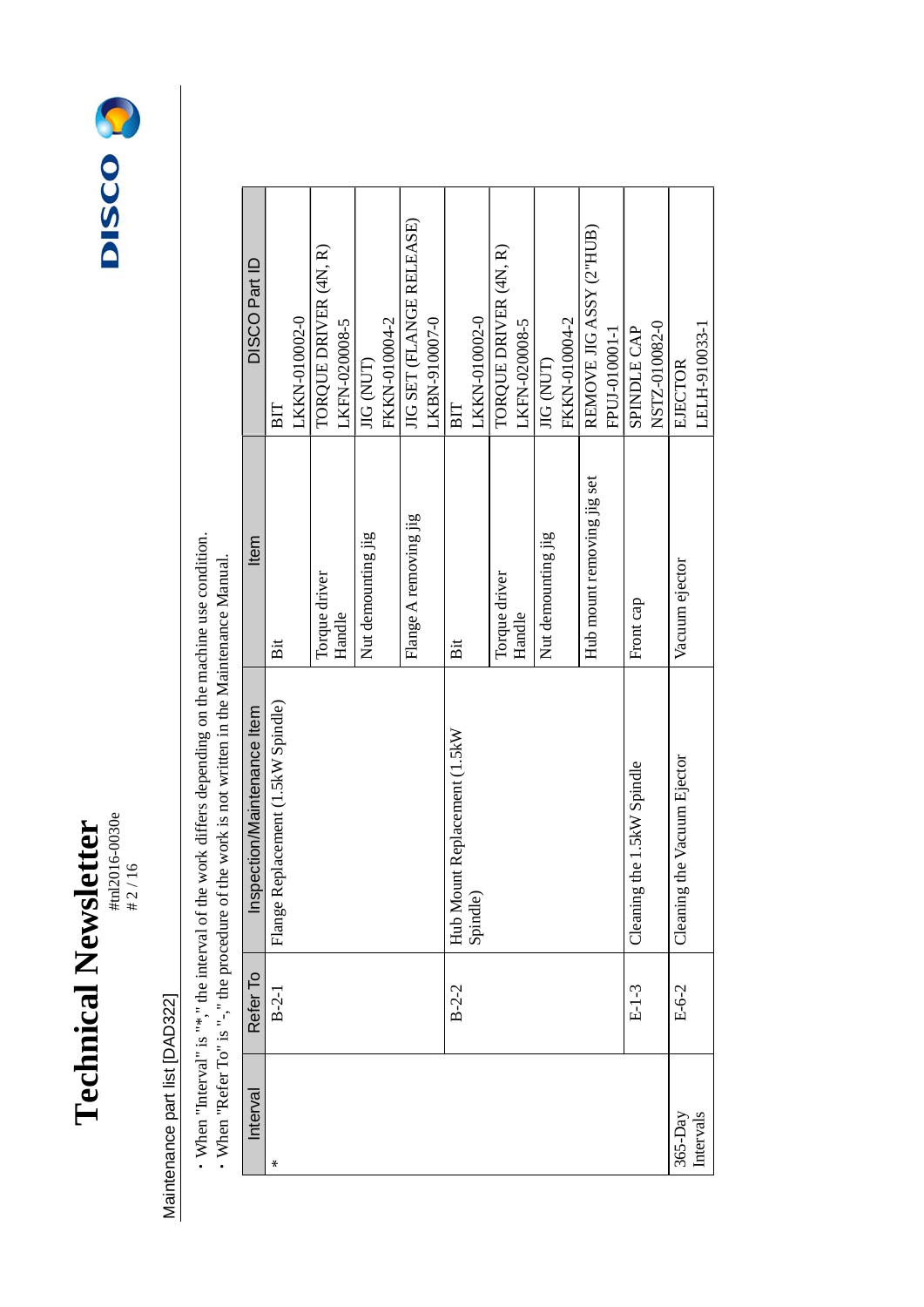



| Interval | Refer To | Inspection/Maintenance Item                                                               | Item                                          | DISCO Part ID                       | required<br>ð. |
|----------|----------|-------------------------------------------------------------------------------------------|-----------------------------------------------|-------------------------------------|----------------|
|          | $F-1-1$  | Unit<br>Replacing the Air Clean<br>Consumable Parts                                       | Mist separator element                        | FILTER ELEMENT<br>LNEH-010028-0     |                |
|          |          |                                                                                           | Air filter                                    | FILTER ELEMENT<br>LNKH-010002-0     |                |
|          | $F-1-2$  | Lamp [Optional<br>Replacing the Halogen<br>Accessory                                      | Halogen lamp                                  | LAMP (HALOGEN)<br>DEALMEB5001-1     | $1$ or $2$     |
|          | $F-1-3$  | Replacing the Spindle Carbon Brush                                                        | Carbon brush assembly                         | CARBON BRUSH ASSY.<br>NCBZ-010050-0 | $\mathcal{L}$  |
|          | $F-1-4$  | Replacing the Microscope LED Light                                                        | LED light                                     | LJTP-910004-1<br><b>LED LIGHT</b>   | $1$ or $2$     |
|          | $F-1-5$  | Replacing the Spindle Waterproof Plate                                                    | Waterproof plate                              | SEAL PLATE (V)<br>LNEX-010007-0     |                |
|          | $F-2-1$  | Replacing the Flow Rate Sensor for<br>Spindle Coolant Water                               | Flow rate sensor for spindle<br>coolant water | FLOW CHECKER (2L)<br>LNEH-010011-2  |                |
|          | $F-2-2$  | Replacing the Solenoid Valve                                                              | Solenoid valve                                | Please contact.                     |                |
|          | $F-2-3$  | Coolant Water (For Customers Who Uses<br>Replacing the Flowmeter for Wheel<br>City Water) | Flowmeter for wheel coolant<br>water          | FLOW METER (2L)<br>LNEH-010010-1    | $1$ or $2$     |
|          | $F-2-4$  | Replacing the Flow Rate Sensor for<br>Wheel Coolant Water [Optional<br>Accessory          | Flow rate sensor for wheel<br>coolant water   | FLOW CHECKER (2L)<br>LNEH-010011-2  | 1 or 2         |
|          | $F-3-1$  | Replacing the Bellows                                                                     | <b>Bellows</b>                                | LNEX-010004-0<br><b>BELLOWS</b>     | $\mathcal{C}$  |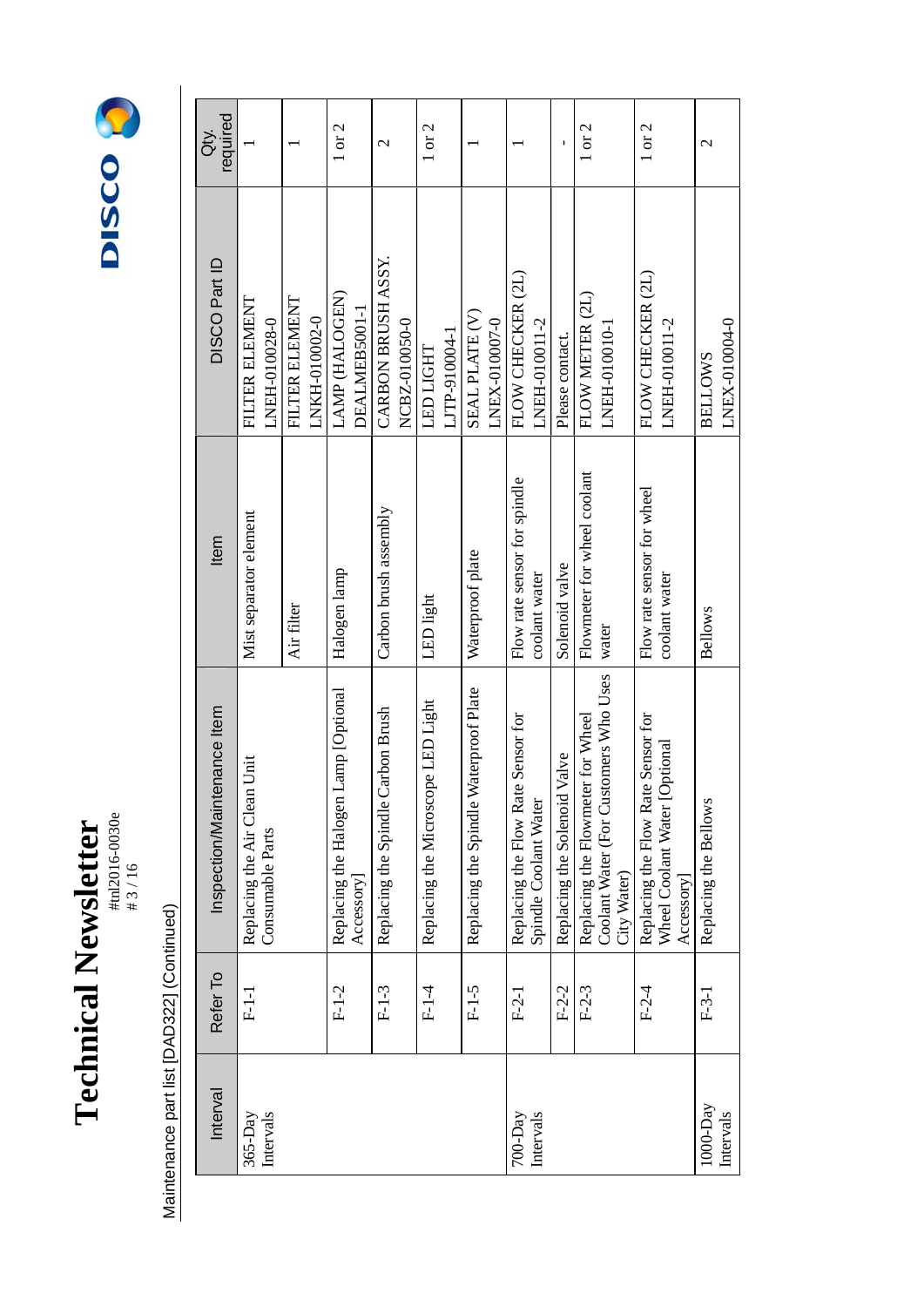

#tnl2016-0030e



| Interval                                 | Refer To | intenance Item<br><b>Inspection/Mai</b>                                                     | Item                                            | DISCO Part ID                                                  | required<br>ðť. |
|------------------------------------------|----------|---------------------------------------------------------------------------------------------|-------------------------------------------------|----------------------------------------------------------------|-----------------|
| $1000-Day$<br>Intervals                  | $F-3-2$  | O-Ring/Seal/V-Ring<br>Replacing the Chuck Table                                             | $O$ -ring                                       | MCO-0555AN--0<br><b>O-RING</b>                                 |                 |
|                                          |          |                                                                                             | Seal (rubber)                                   | SEAL (RUBBER)<br>LKKR-010010-1                                 |                 |
|                                          |          |                                                                                             | V-ring                                          | LKKR-010015-0<br>V-RING (CR)                                   |                 |
| $1800$ -Day<br>Intervals                 | $F-4-1$  | Replacing the Flowmeter for Wheel Coolant Water<br>(For Customers Who Uses deionized water) | Flowmeter for wheel<br>coolant water            | FLOW METER (2L)<br>LNEH-010010-1                               | 1 or 2          |
| $\star$                                  | $F-5-1$  | Replacing the Chuck Table Center Ring                                                       | Center ring                                     | RING (CENTER)<br>LKHR-912901-0                                 |                 |
| Recommended)<br>* (1800-Day<br>Intervals | $F-5-2$  | Replacing the Flow Rate Controller for Wheel<br>Coolant Water [Optional Accessory]          | Flow rate controller for<br>wheel coolant water | FLOW CONTROLLER (2)<br>LKKH-010042-7                           |                 |
| $\star$                                  | $F-5-3$  | Replacing the Battery on the CPU Board                                                      | Battery                                         | To be replaced by DISCO service<br>department. Please contact. |                 |
|                                          | $F-5-4$  | Consumable Parts<br>Replacing the Inline Filter<br>[Optional Accessory]                     | Mesh filter                                     | LKFH-020017-0<br><b>LINE FILTER</b>                            |                 |
|                                          | $F-5-5$  | Replacing the Hooks of the Nut Demounting Jig                                               | Repair set                                      | LKKN-010077-0<br>REPAIR SET                                    | 1 set           |
|                                          |          |                                                                                             | Hook set                                        | LKKN-010017-0<br><b>HOOK SET</b>                               | 1 set           |
|                                          |          | battery life of electrical<br>Replacing the board due to<br>components board                | Battery                                         | To be replaced by DISCO service<br>department. Please contact. |                 |
|                                          | I.       | Replacing the hard disk drive                                                               | Hard disk drive                                 | To be replaced by DISCO service<br>department. Please contact. |                 |
|                                          |          | Replacing the backup battery of the PC                                                      | Backup battery                                  | To be replaced by DISCO service<br>department. Please contact. |                 |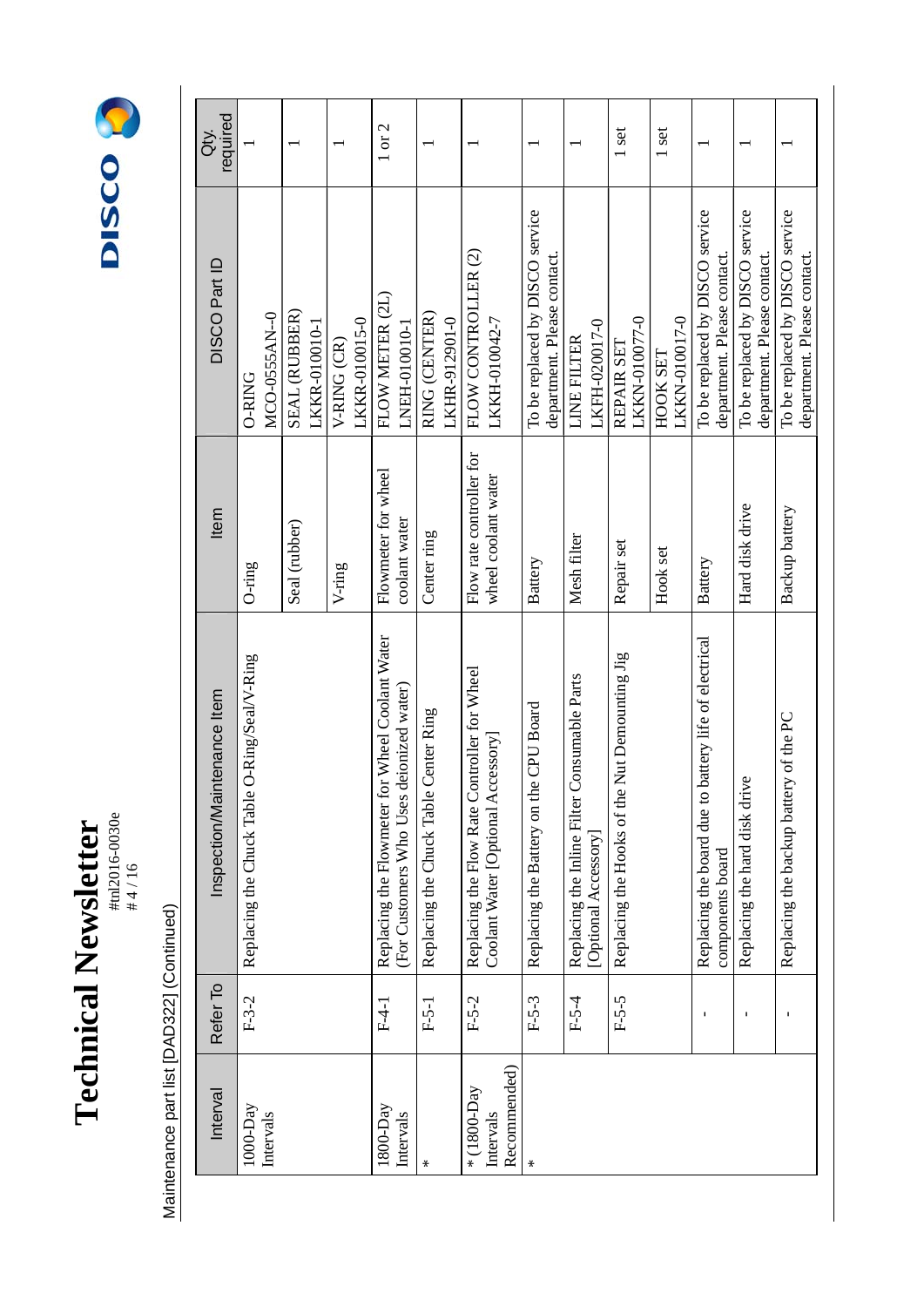



## Maintenance part list [DAD3220] Maintenance part list [DAD3220]

• When "Interval" is "\*," the interval of the work differs depending on the machine use condition.<br>• When "Refer To" is "-," the procedure of the work is not written in the Maintenance Manual. ・When "Interval" is "\*," the interval of the work differs depending on the machine use condition.

| Interval  | Refer To | Inspection/Maintenance Item                         | Item                        | DISCO Part ID            |
|-----------|----------|-----------------------------------------------------|-----------------------------|--------------------------|
| ⊀         | $B-2-1$  | Flange Replacement (1.5kW Spindle)                  | Bit                         | BIT                      |
|           |          |                                                     |                             | LKKN-010002-0            |
|           |          |                                                     | Torque driver               | TORQUE DRIVER (4N, R)    |
|           |          |                                                     | Handle                      | LKFN-020008-5            |
|           |          |                                                     | Nut demounting jig          | JIG (NUT)                |
|           |          |                                                     |                             | FKKN-010004-2            |
|           |          |                                                     | Flange A removing jig       | JIG SET (FLANGE RELEASE) |
|           |          |                                                     |                             | LKBN-910007-0            |
|           | $B-2-2$  | Hub Mount Replacement (1.5kW                        | Bit                         | $\mathbf{B}$             |
|           |          | Spindle)                                            |                             | LKKN-010002-0            |
|           |          |                                                     | Torque driver               | TORQUE DRIVER (4N, R)    |
|           |          |                                                     | Handle                      | LKFN-020008-5            |
|           |          |                                                     | Nut demounting jig          | JIG (NUT)                |
|           |          |                                                     |                             | FKKN-010004-2            |
|           |          |                                                     | Hub mount removing jig set  | REMOVE JIG ASSY (2"HUB)  |
|           |          |                                                     |                             | FPUJ-010001-1            |
|           | $E-1-1$  | the Non-Contact Setup Sensor<br>Cleaning            | Amplifier adjustment driver | DRIVER (VOLUME)          |
|           |          | (Detection Surface)                                 |                             | DBZHPXPA001-0            |
|           | $E-1-2$  | the Blade Breakage Detector<br>Cleaning 1<br>Sensor |                             |                          |
|           | $E-1-3$  | the 1.5kW Spindle<br>Cleaning                       | Front cap                   | SPINDLE CAP              |
|           |          |                                                     |                             | NSTZ-010082-0            |
| $365-Day$ | E-6-2    | the Vacuum Ejector<br>Cleaning                      | Vacuum ejector              | EJECTOR                  |
| Intervals |          |                                                     |                             | LELH-910033-1            |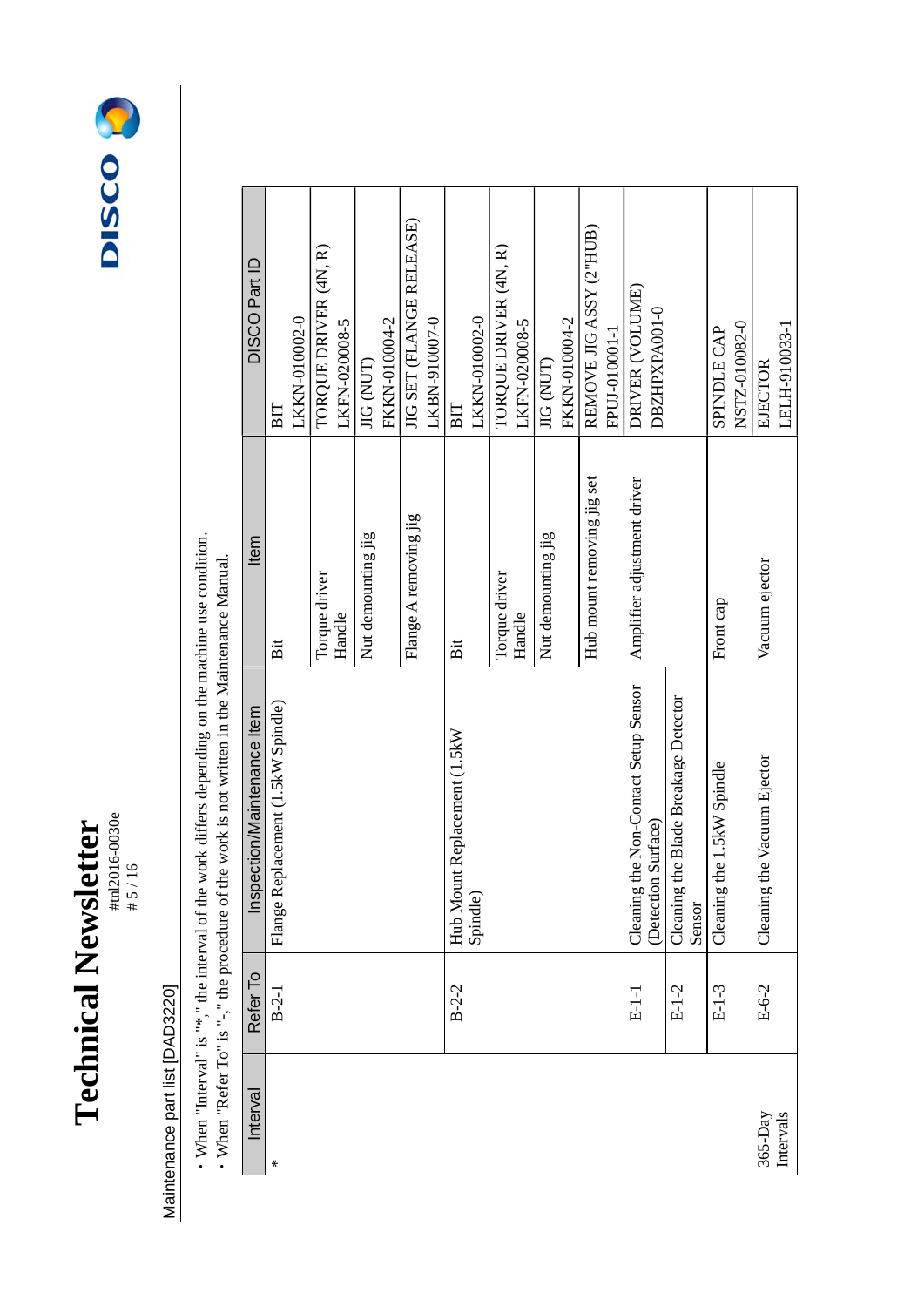



| Interval                  | Refer To | Inspection/Maintenance Item                                                           | Item                                          | DISCO Part ID                       | required<br>ð.<br>Ö |
|---------------------------|----------|---------------------------------------------------------------------------------------|-----------------------------------------------|-------------------------------------|---------------------|
| Intervals<br>$365-Day$    | $F-1-1$  | Replacing the Air Clean Unit Consumable Parts                                         | Mist separator element                        | FILTER ELEMENT<br>LKKH-010039-0     |                     |
|                           |          |                                                                                       | Air filter                                    | FILTER ELEMENT<br>LKKH-010038-0     |                     |
|                           | $F-1-2$  | Replacing the Halogen Lamp                                                            | Halogen lamp                                  | LAMP (HALOGEN)<br>DEALMEB5001-1     | 1 or 2              |
|                           | $F-1-3$  | Replacing the Spindle Carbon Brush                                                    | Carbon brush assembly                         | CARBON BRUSH ASSY.<br>NCBZ-010050-0 | $\mathcal{C}$       |
|                           | $F1-4$   | LED Light<br>Replacing the Microscope I                                               | LED light                                     | LJTP-910004-1<br><b>LED LIGHT</b>   | $1$ or $2$          |
|                           | $F-1-5$  | Replacing the Spindle Waterproof Plate                                                | Waterproof plate                              | SEAL PLATE (V)<br>LKKX-010013-0     |                     |
| Intervals<br>$700 - Day$  | $F-2-1$  | Replacing the Flow Rate Sensor for Spindle Coolant<br>Water                           | spindle coolant water<br>Flow rate sensor for | FLOW CHECKER (2L)<br>LHEH-910058-2  |                     |
|                           | $F-2-2$  | Replacing the Solenoid Valve                                                          | Solenoid valve                                | Please contact.                     |                     |
|                           | $F-2-3$  | Replacing the Flowmeter for Wheel Coolant Water<br>(For Customers who Use City Water) | Flowmeter for wheel<br>coolant water          | FLOW METER (2L)<br>LHEH-910056-1    | 1 or 2              |
|                           | $F-2-4$  | Replacing the Flow Rate Sensor for Wheel Coolant<br>Water [Optional Accessory]        | Flow rate sensor for<br>wheel coolant water   | FLOW CHECKER (2L)<br>LHEH-910058-2  | $1$ or $2$          |
| $1000 - Day$<br>Intervals | $F-3-1$  | Replacing the Bellows                                                                 | <b>Bellows</b>                                | LKKX-010006-1<br><b>BELLOWS</b>     | $\mathcal{L}$       |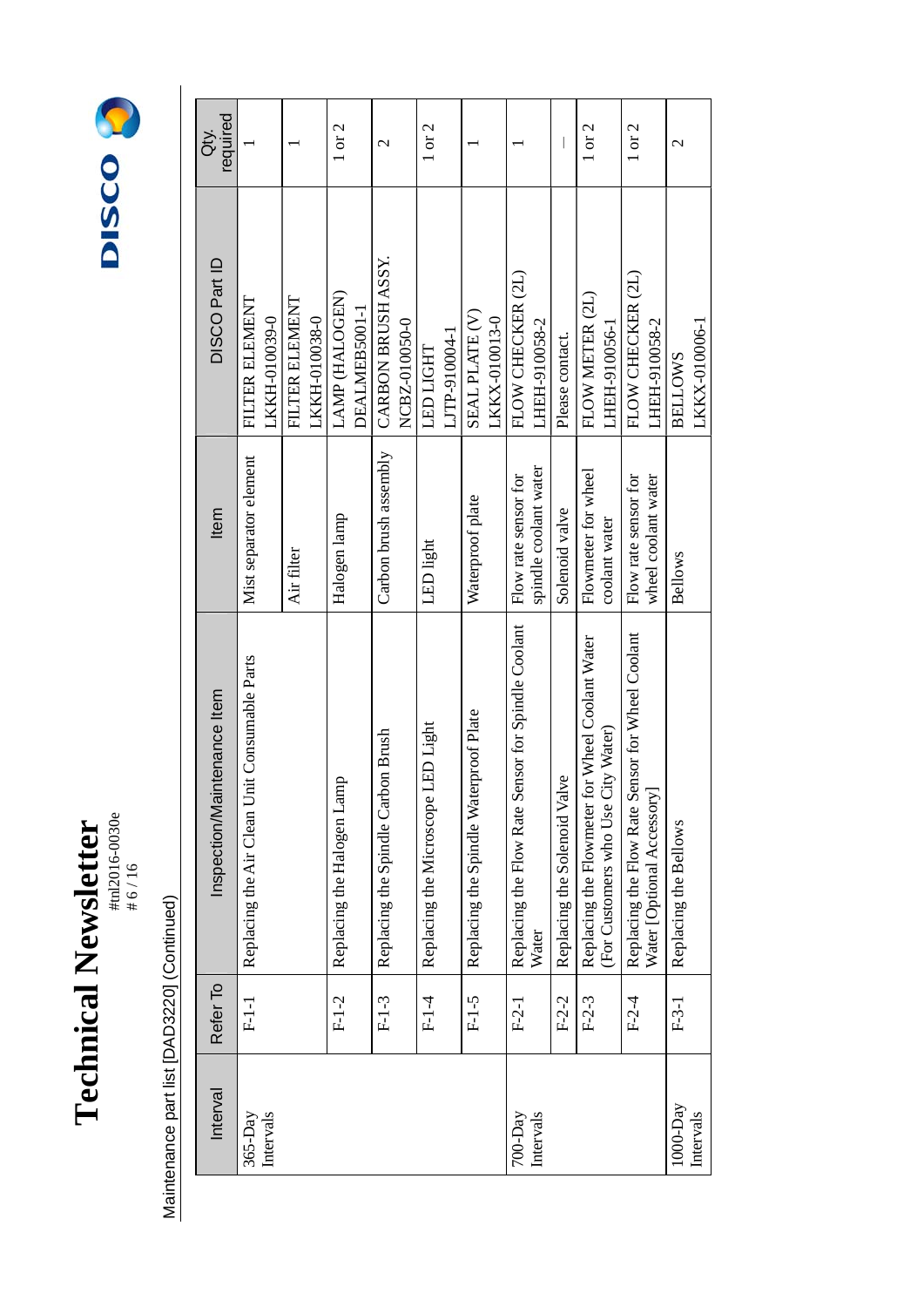### **Technical Newsletter**  #tnl2016-0030e **Technical Newsletter**<br>  $\text{Hence}$



| Interval                                 | Refer To       | Inspection/Maintenance Item                                                                       | Item                                            | DISCO Part ID                                                  | required<br>$\dot{\vec{\sigma}}$ |
|------------------------------------------|----------------|---------------------------------------------------------------------------------------------------|-------------------------------------------------|----------------------------------------------------------------|----------------------------------|
| $1000-Day$<br>Intervals                  | $F-3-2$        | Replacing the Chuck Table O-ring/Seal/V-ring                                                      | $O$ -ring                                       | MCO-0555AN--0<br><b>O-RING</b>                                 |                                  |
|                                          |                |                                                                                                   | Seal (rubber)                                   | SEAL (RUBBER)<br>LKKR-010010-1                                 |                                  |
|                                          |                |                                                                                                   | $V\text{-ring}$                                 | LKKR-010015-0<br>V-RING (CR)                                   |                                  |
| $1800 - Day$<br>Intervals                | $F-4-1$        | for Wheel Coolant Water<br>deionized water)<br>(For Customers Who Uses<br>Replacing the Flowmeter | Flowmeter for wheel<br>coolant water            | FLOW METER (2L)<br>LHEH-910056-1                               | 1 or 2                           |
|                                          | $F-4-2$        | Replacing the Hard Disk Drive                                                                     | Hard disk drive                                 | To be replaced by DISCO service<br>department. Please contact. |                                  |
| ∗                                        | $F-5-1$        | Replacing the Chuck Table Center Ring                                                             | Center ring                                     | RING (CENTER)<br>LKHR-912901-0                                 |                                  |
| Recommended)<br>* (1800-Day<br>Intervals | $F-5-2$        | Replacing the Flow Rate Controller for Wheel<br>Coolant Water [Optional Accessory]                | Flow rate controller for<br>wheel coolant water | FLOW CONTROLLER (2)<br>LKKH-010042-7                           |                                  |
|                                          | $F-5-3$        | Replacing the battery on the CPU board                                                            | Battery                                         | To be replaced by DISCO service<br>department. Please contact. |                                  |
|                                          |                | demounting jig<br>Replacing the hook of nut                                                       | Repair set                                      | LKKN-010077-0<br>REPAIR SET                                    | 1 set                            |
|                                          |                |                                                                                                   | Hook set                                        | LKKN-010017-0<br>HOOK SET                                      | 1 set                            |
|                                          | $\blacksquare$ | consumable parts [optional<br>Replacing the inline filter<br>accessory                            | Mesh filter                                     | LKFH-020017-0<br><b>LINE FILTER</b>                            |                                  |
|                                          |                | Replacing the board due to battery life of electrical<br>components board                         | Battery                                         | To be replaced by DISCO service<br>department. Please contact. |                                  |
|                                          |                | Replacing the hard disk drive                                                                     | Hard disk drive                                 | To be replaced by DISCO service<br>department. Please contact. |                                  |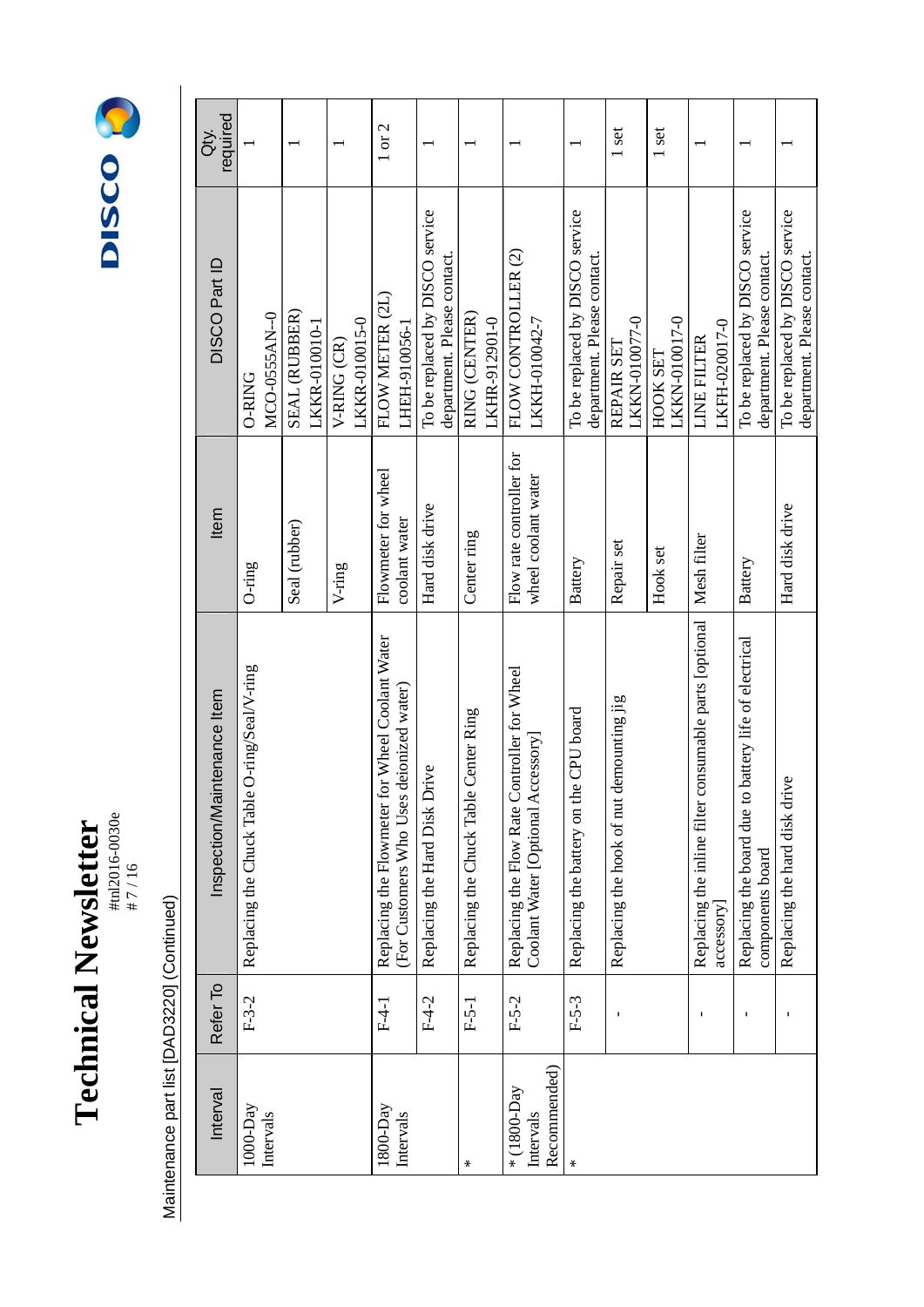### **Technical Newsletter**  #tnl2016-0030e Technical Newsletter<br>  $\text{Hence}$



|   |                          |                | DISCO Part ID                                                  | requirea<br>à.<br>à |
|---|--------------------------|----------------|----------------------------------------------------------------|---------------------|
| Ī | y of the PC<br>me hankim | Backup battery | To be replaced by DISCO service<br>department. Please contact. |                     |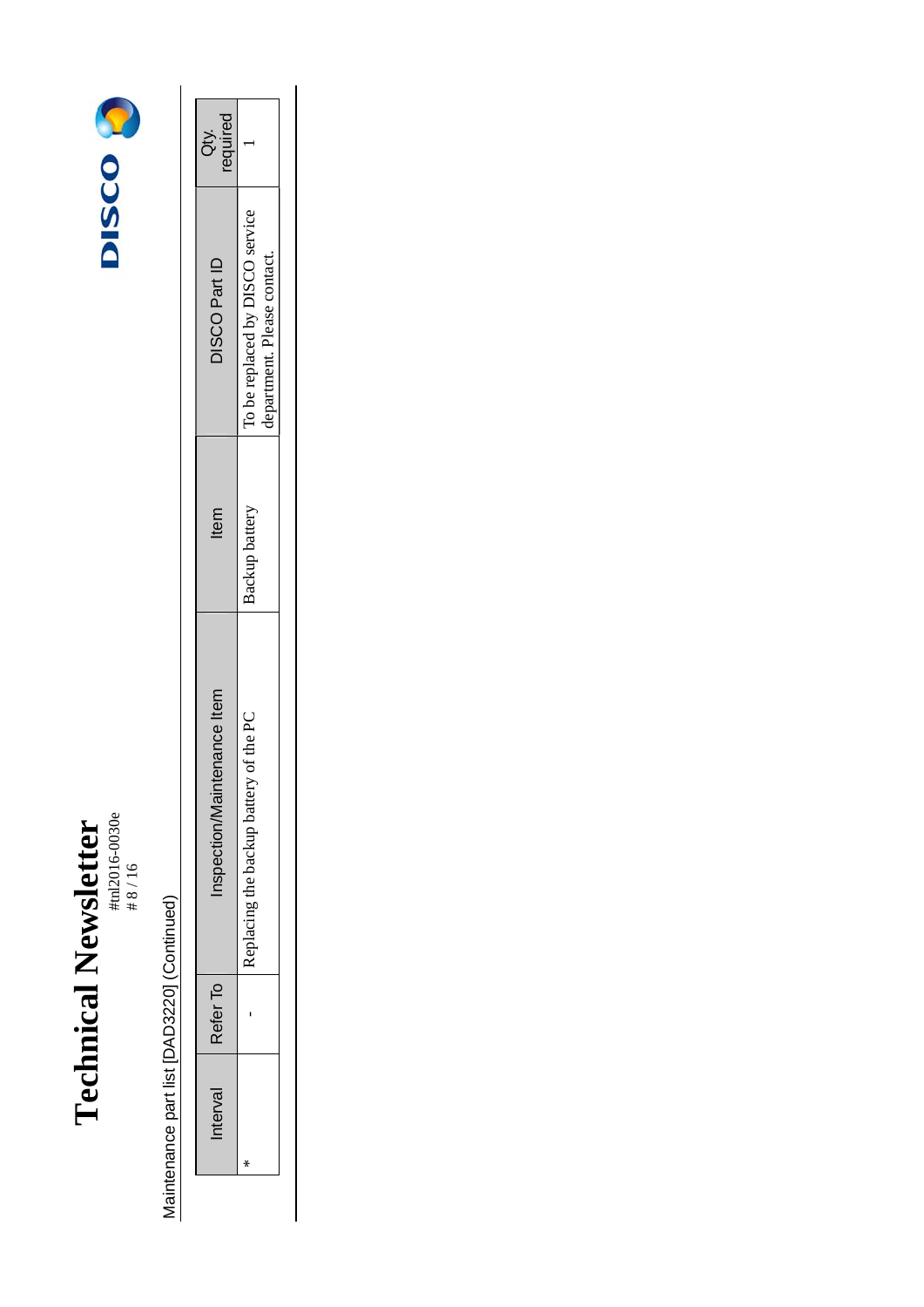



## Maintenance part list [DAD3230/DAD3430] Maintenance part list [DAD3230/DAD3430]

• When "Interval" is "\*," the interval of the work differs depending on the machine use condition.<br>• When "Refer To" is "-," the procedure of the work is not written in the Maintenance Manual. ・When "Interval" is "\*," the interval of the work differs depending on the machine use condition.

| Interval    | Refer To    | Inspection/Maintenance Item                    | Item                        | DISCO Part ID            |
|-------------|-------------|------------------------------------------------|-----------------------------|--------------------------|
| $\star$     | $B-2-1$     | Flange Replacement (1.5kW Spindle)             | Bit                         | BIT                      |
|             |             |                                                |                             | LKKN-010002-0            |
|             |             |                                                | Torque driver               | TORQUE DRIVER (4N, R)    |
|             |             |                                                | Handle                      | LKFN-020008-5            |
|             |             |                                                | Nut demounting jig          | JIG (NUT)                |
|             |             |                                                |                             | FKKN-010004-2            |
|             |             |                                                | Flange A removing jig       | JIG SET (FLANGE RELEASE) |
|             |             |                                                |                             | LKBN-910007-0            |
|             | $B - 2 - 2$ | Hub Mount Replacement (1.5kW                   | Bit                         | BIT                      |
|             |             | Spindle)                                       |                             | LKKN-010002-0            |
|             |             |                                                | Torque driver               | TORQUE DRIVER (4N, R)    |
|             |             |                                                | Handle                      | LKFN-020008-5            |
|             |             |                                                | Nut demounting jig          | JIG (NUT)                |
|             |             |                                                |                             | FKKN-010004-2            |
|             |             |                                                | Hub mount removing jig set  | REMOVE JIG ASSY (2"HUB)  |
|             |             |                                                |                             | FPUJ-010001-1            |
|             | $E-1-1$     | Cleaning the Non-Contact Setup Sensor          | Amplifier adjustment driver | DRIVER (VOLUME)          |
|             |             | (Detection Surface)                            |                             | DBZHPXPA001-0            |
|             | $E-1-2$     | Cleaning the Blade Breakage Detector<br>Sensor |                             |                          |
|             | $E-1-3$     | the 1.5kW Spindle<br>Cleaning                  | Front cap                   | <b>SPINDLE CAP</b>       |
|             |             |                                                |                             | NSTZ-010082-0            |
| $365 - Day$ | $E-6-2$     | Cleaning the Vacuum Ejector                    | Vacuum ejector              | EJECTOR                  |
| Intervals   |             |                                                |                             | LELH-910033-1            |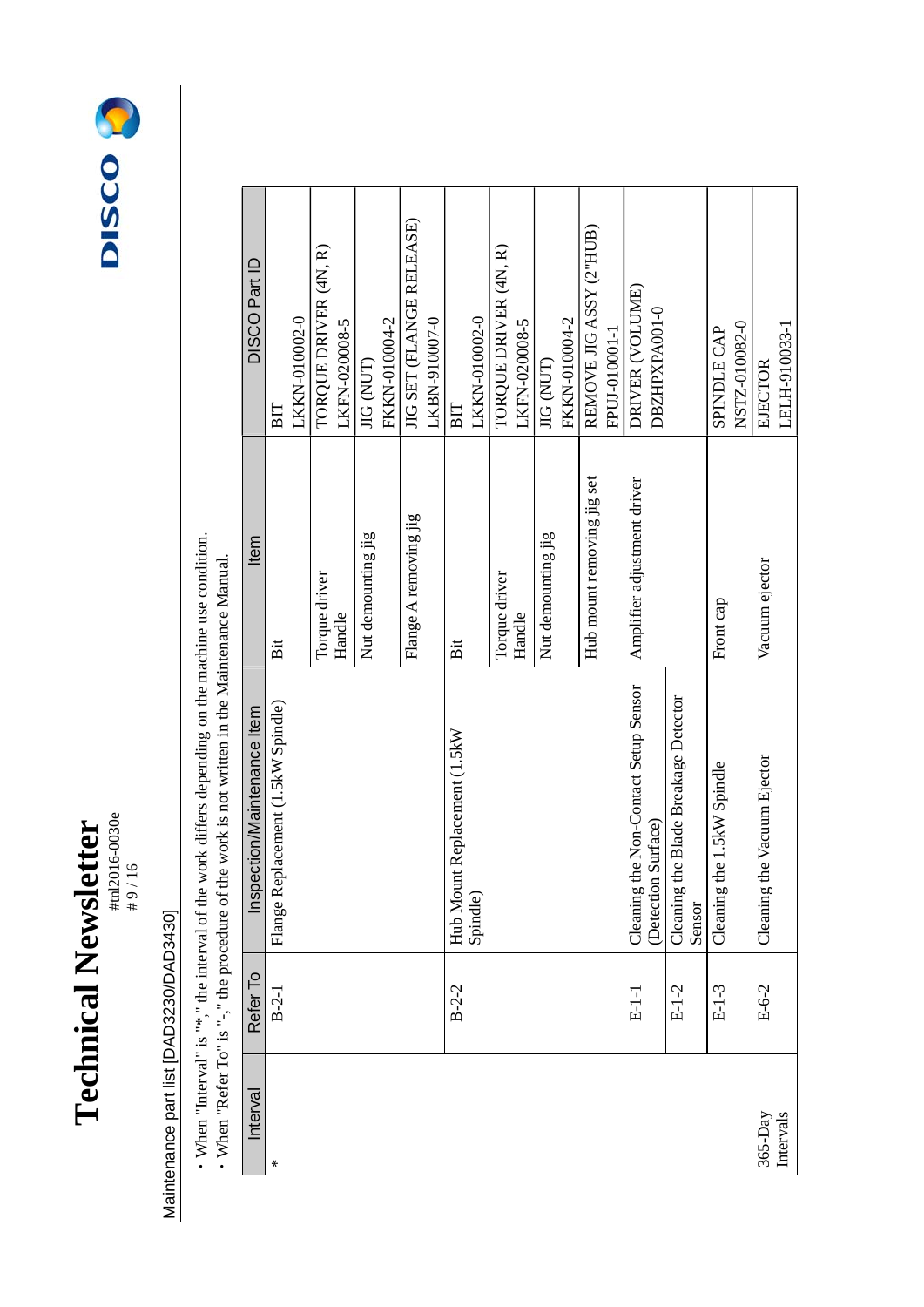

# 10 / 16



Maintenance part list [DAD3230/DAD3430] (Continued) Maintenance part list [DAD3230/DAD3430] (Continued)

| Interval                  | Refer To | Inspection/Maintenance Item                                                                      | Item                                          | DISCO Part ID                            | required<br>ă            |
|---------------------------|----------|--------------------------------------------------------------------------------------------------|-----------------------------------------------|------------------------------------------|--------------------------|
| Intervals<br>$365 - Day$  | $F-1-1$  | Replacing the Air Clean Unit Consumable Parts                                                    | Mist separator element                        | FILTER ELEMENT<br>LKKH-010039-0          |                          |
|                           |          |                                                                                                  | Air filter                                    | FILTER ELEMENT<br>LKKH-010038-0          |                          |
|                           | $F-1-2$  | Replacing the Halogen Lamp                                                                       | Halogen lamp                                  | LAMP (HALOGEN)<br>DEALMEB5001-1          | 1 or 2                   |
|                           | $F-1-3$  | Replacing the Spindle Carbon Brush                                                               | Carbon brush assembly                         | CARBON BRUSH ASSY<br>NCBZ-010050-0       | $\mathcal{L}$            |
|                           | $F-1-4$  | LED Light<br>Replacing the Microscope                                                            | LED light                                     | LJTP-910004-1<br><b>LED LIGHT</b>        | $1$ or $2$               |
|                           | $F-1-5$  | Replacing the Spindle Waterproof Plate                                                           | Waterproof plate                              | SEAL PLATE (V)<br>LKKX-010013-0          |                          |
| Intervals<br>$700 - Day$  | $F-2-1$  | Replacing the Flow Rate Sensor for Spindle Coolant<br>Water                                      | spindle coolant water<br>Flow rate sensor for | FLOW CHECKER (2L)<br>LHEH-910058-2       |                          |
|                           | $F-2-2$  | Replacing the Solenoid Valve                                                                     | Solenoid valve                                | Please contact.                          |                          |
|                           | $F-2-3$  | for Wheel Coolant Water<br>City Water)<br>Replacing the Flowmeter f<br>(For Customers who Use 0) | Flowmeter for wheel<br>coolant water          | FLOW METER (2L)<br>LHEH-910056-1         | 1 or 2                   |
|                           | $F-2-4$  | Replacing the Flow Rate Sensor for Wheel Coolant<br>Water [Optional Accessory]                   | Flow rate sensor for<br>wheel coolant water   | FLOW CHECKER (2L)<br>LHEH-910058-2       | $1$ or $2$               |
| $1000 - Day$<br>Intervals | $F-3-1$  | Replacing the Bellows                                                                            | <b>Bellows</b>                                | LKLX-010002-1<br><b>BELLOWS</b>          | $\overline{\mathcal{C}}$ |
|                           |          |                                                                                                  | Bellows (With AUTO<br>DRESSING)               | BELLOWS (AUTO DRESSING)<br>LKLX-010021-2 | $\mathcal{C}$            |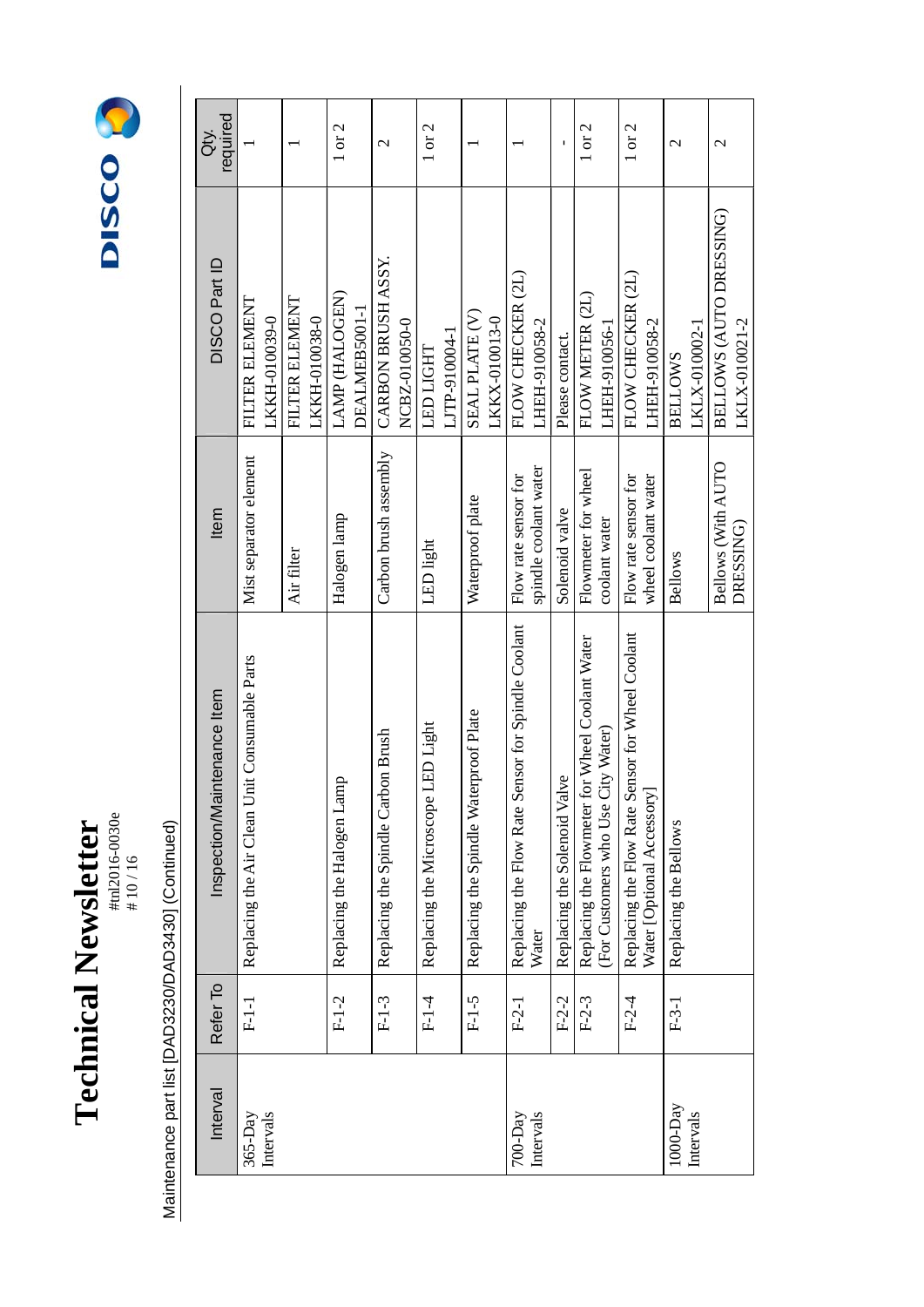

#tnl2016-0030e # 11 / 16



Maintenance part list [DAD3230/DAD3430] (Continued) Maintenance part list [DAD3230/DAD3430] (Continued)

| required<br>ðť.             |                                              |                                |                              | 1 or 2                                                                                      |                                                                |                                       |                                                                                    |                                                                | 1 set                                            | 1 set                     |                                                                     |                                                                              |                                                                |
|-----------------------------|----------------------------------------------|--------------------------------|------------------------------|---------------------------------------------------------------------------------------------|----------------------------------------------------------------|---------------------------------------|------------------------------------------------------------------------------------|----------------------------------------------------------------|--------------------------------------------------|---------------------------|---------------------------------------------------------------------|------------------------------------------------------------------------------|----------------------------------------------------------------|
| DISCO Part ID               | MCO-0555AN--0<br><b>O-RING</b>               | SEAL (RUBBER)<br>LKKR-010010-1 | LKKR-010015-0<br>V-RING (CR) | FLOW METER (2L)<br>LHEH-910056-1                                                            | To be replaced by DISCO service<br>department. Please contact. | RING (CENTER)<br>LKHR-912901-0        | FLOW CONTROLLER (2)<br>LKKH-010042-7                                               | To be replaced by DISCO service<br>department. Please contact. | LKKN-010077-0<br>REPAIR SET                      | LKKN-010017-0<br>HOOK SET | LKFH-020017-0<br>LINE FILTER                                        | To be replaced by DISCO service<br>department. Please contact.               | To be replaced by DISCO service<br>department. Please contact. |
| Item                        | $O$ -ring                                    | Seal (rubber)                  | V-ring                       | Flowmeter for wheel<br>coolant water                                                        | Hard disk drive                                                | Center ring                           | Flow rate controller for<br>wheel coolant water                                    | Battery                                                        | Repair set                                       | Hook set                  | Mesh filter                                                         | Battery                                                                      | Backup battery                                                 |
| Inspection/Maintenance Item | Replacing the Chuck Table O-ring/Seal/V-ring |                                |                              | Replacing the Flowmeter for Wheel Coolant Water<br>(For Customers Who Uses deionized water) | Replacing the Hard Disk Drive                                  | Replacing the Chuck Table Center Ring | Replacing the Flow Rate Controller for Wheel<br>Coolant Water [Optional Accessory] | Replacing the battery on the CPU board                         | nut demounting jig<br>Replacing the hooks of the |                           | Replacing the inline filter consumable parts [optional<br>accessory | battery life of electrical<br>Replacing the board due to<br>components board | Replacing the backup battery of the PC                         |
| Refer To                    | $F-3-2$                                      |                                |                              | $F-4-1$                                                                                     | $F-4-2$                                                        | $F-5-1$                               | $F-5-2$                                                                            | $F-5-3$                                                        | $\mathbf{I}$                                     |                           | $\mathbf I$                                                         |                                                                              | $\blacksquare$                                                 |
| Interval                    | $1000-Day$<br>Intervals                      |                                |                              | $1800 - Day$<br>Intervals                                                                   |                                                                | $\star$                               | Recommended)<br>* (1800-Day<br>Intervals                                           | $\star$                                                        |                                                  |                           |                                                                     |                                                                              |                                                                |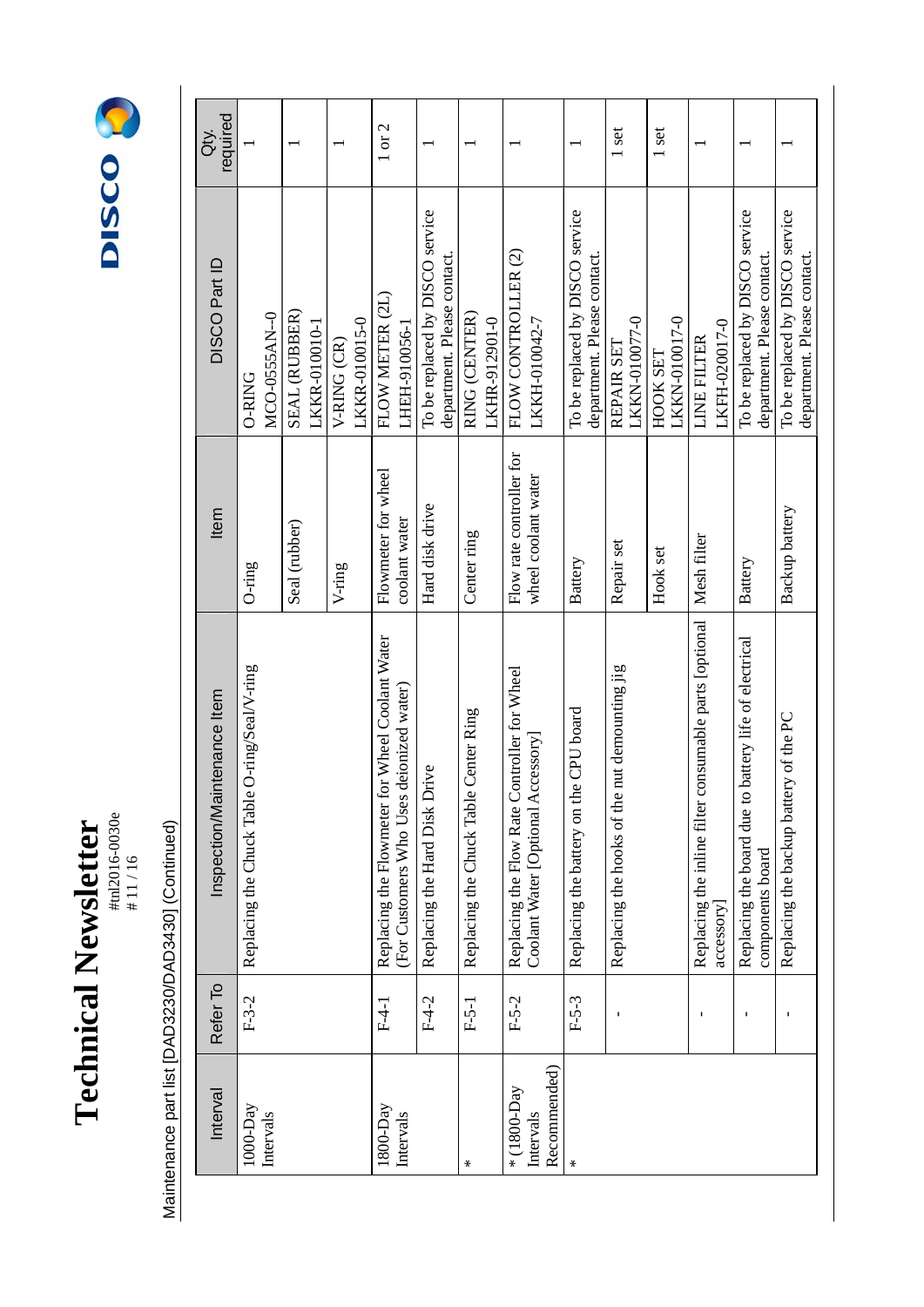

# 12 / 16



## Maintenance part list [DAD3350] Maintenance part list [DAD3350]

• When "Interval" is "\*," the interval of the work differs depending on the machine use condition.<br>• When "Refer To" is "-," the procedure of the work is not written in the Maintenance Manual. ・When "Interval" is "\*," the interval of the work differs depending on the machine use condition.

| DISCO Part ID               | BIT (H4)                           | LKFN-910083-0 | TORQUE DRIVER (4N, R) | LKFN-020008-5 | <b>JIG (NUT)</b>   | FKKN-010004-2 | JIG SET (FLANGE RELEASE) | LKBN-910007-0 | BIT (H4)                     | LKFN-910083-0 | TORQUE DRIVER (4N, R) | LKFN-020008-5 | JIG (NUT)          | FKKN-010004-2 | REMOVE JIG ASSY (2"HUB) | FPUJ-010001-1 | BIT <sub>(H6)</sub>                | LKFN-910086-0 | TORQUE DRIVER (10N, R) | LKFN-910087-1 | <b>JIG (3 INCH NUT)</b> | FKBN-020002-1 | $\Xi$                 | FKBN-910006-0 |
|-----------------------------|------------------------------------|---------------|-----------------------|---------------|--------------------|---------------|--------------------------|---------------|------------------------------|---------------|-----------------------|---------------|--------------------|---------------|-------------------------|---------------|------------------------------------|---------------|------------------------|---------------|-------------------------|---------------|-----------------------|---------------|
| Item                        | Bit                                |               | Torque driver         | Handle        | Nut demounting jig |               | Removing jig (flange)    |               | Bit                          |               | Torque driver         | Handle        | Nut demounting jig |               | Removing jig set (hub)  |               | Bit                                |               | Torque driver          | Handle        | Nut demounting jig      |               | Removing jig (flange) |               |
| Inspection/Maintenance Item | Flange Replacement (1.8kW Spindle) |               |                       |               |                    |               |                          |               | Hub Mount Replacement (1.8kW | Spindle)      |                       |               |                    |               |                         |               | Flange Replacement (2.2kW Spindle) |               |                        |               |                         |               |                       |               |
| Refer To                    | $B-2-1$                            |               |                       |               |                    |               |                          |               | $B - 2 - 2$                  |               |                       |               |                    |               |                         |               | $B-2-3$                            |               |                        |               |                         |               |                       |               |
| Interval                    | $\star$                            |               |                       |               |                    |               |                          |               |                              |               |                       |               |                    |               |                         |               |                                    |               |                        |               |                         |               |                       |               |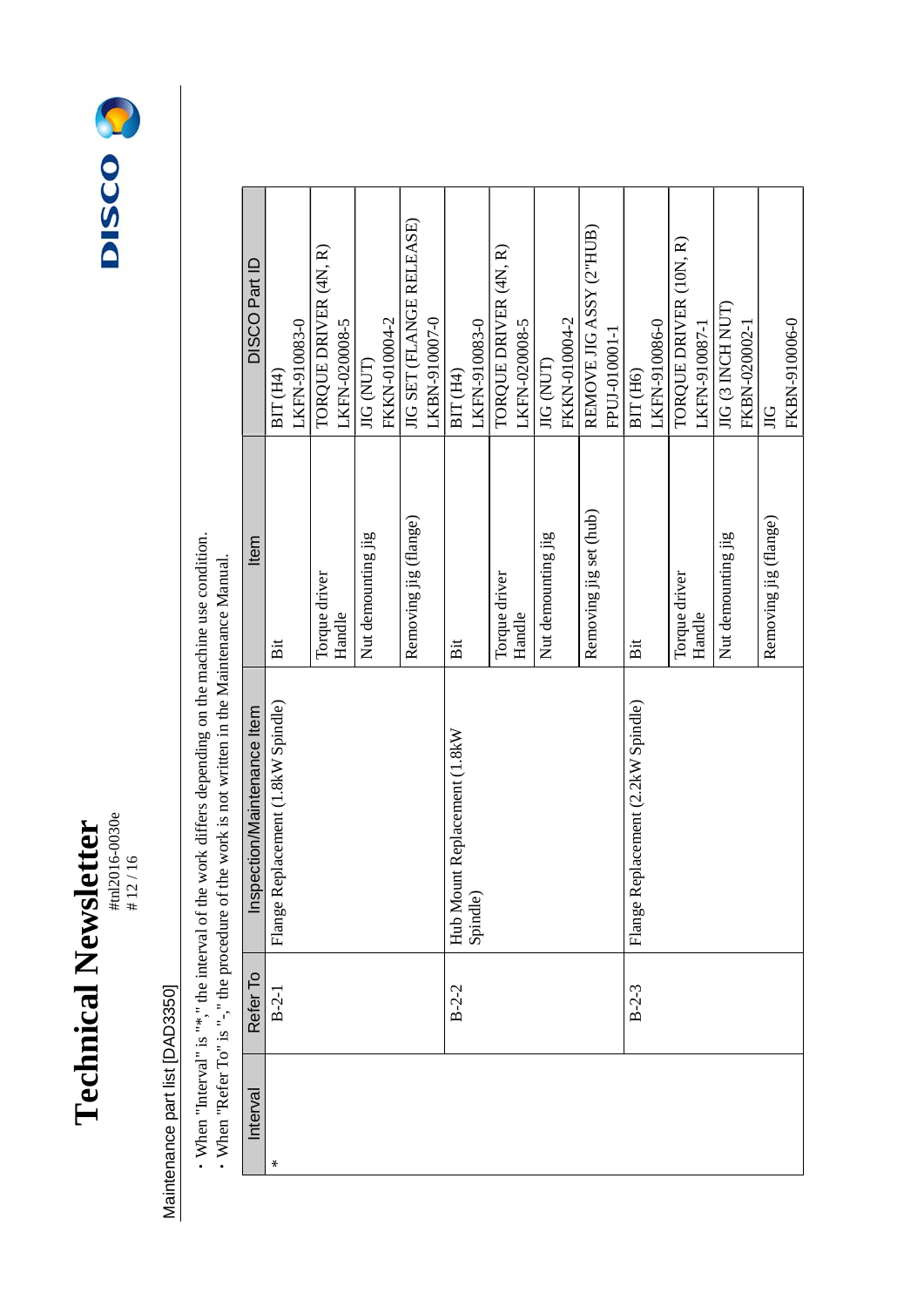

# 13 / 16



| Interval  | Refer To    | Inspection/Maintenance Item              | Item                        | DISCO Part ID            |
|-----------|-------------|------------------------------------------|-----------------------------|--------------------------|
| ∗         | $B - 2 - 4$ | Hub Mount Replacement (2.2kW             | Bit                         | BIT (H6)                 |
|           |             | Spindle)                                 |                             | LKFN-910086-0            |
|           |             |                                          | Torque driver               | TORQUE DRIVER (10N, R)   |
|           |             |                                          | Handle                      | LKFN-910087-1            |
|           |             |                                          | Nut demounting jig          | <b>JIG (3 INCH NUT)</b>  |
|           |             |                                          |                             | FKBN-020002-1            |
|           |             |                                          | Removing jig set (hub)      | $\Xi$                    |
|           |             |                                          |                             | FKBN-910005-0            |
|           | $E-1-1$     | Cleaning the Non-Contact Setup Sensor    | Abrasives                   | ABRASIVE (OPTICAL PRISM) |
|           |             | Surface)<br>Detection                    |                             | DBZHPFPP001-0            |
|           |             |                                          | Amplifier adjustment driver | DRIVER (VOLUME)          |
|           |             |                                          |                             | DBZHPXPA001-0            |
|           | $E-1-2$     | he Blade Breakage Detector<br>Cleaning t | Amplifier adjustment driver | DRIVER (VOLUME)          |
|           |             | Sensor                                   |                             | DBZHPXPA001-0            |
|           | $E-1-3$     | he 1.8kW Spindle<br>Cleaning t           | Front cap                   | CAP(F)                   |
|           |             |                                          |                             | NSEZ-110155-2            |
|           | $E-1-5$     | he 2.2kW Spindle<br>Cleaning t           | Front cap                   | CAP (FRONT)              |
|           |             |                                          |                             | NSHZ-110198-1            |
| $365-Day$ | $E-6-2$     | he Vacuum Ejector<br>Cleaning t          | Vacuum ejector              | EJECTOR                  |
| Intervals |             |                                          |                             | LELH-910033-1            |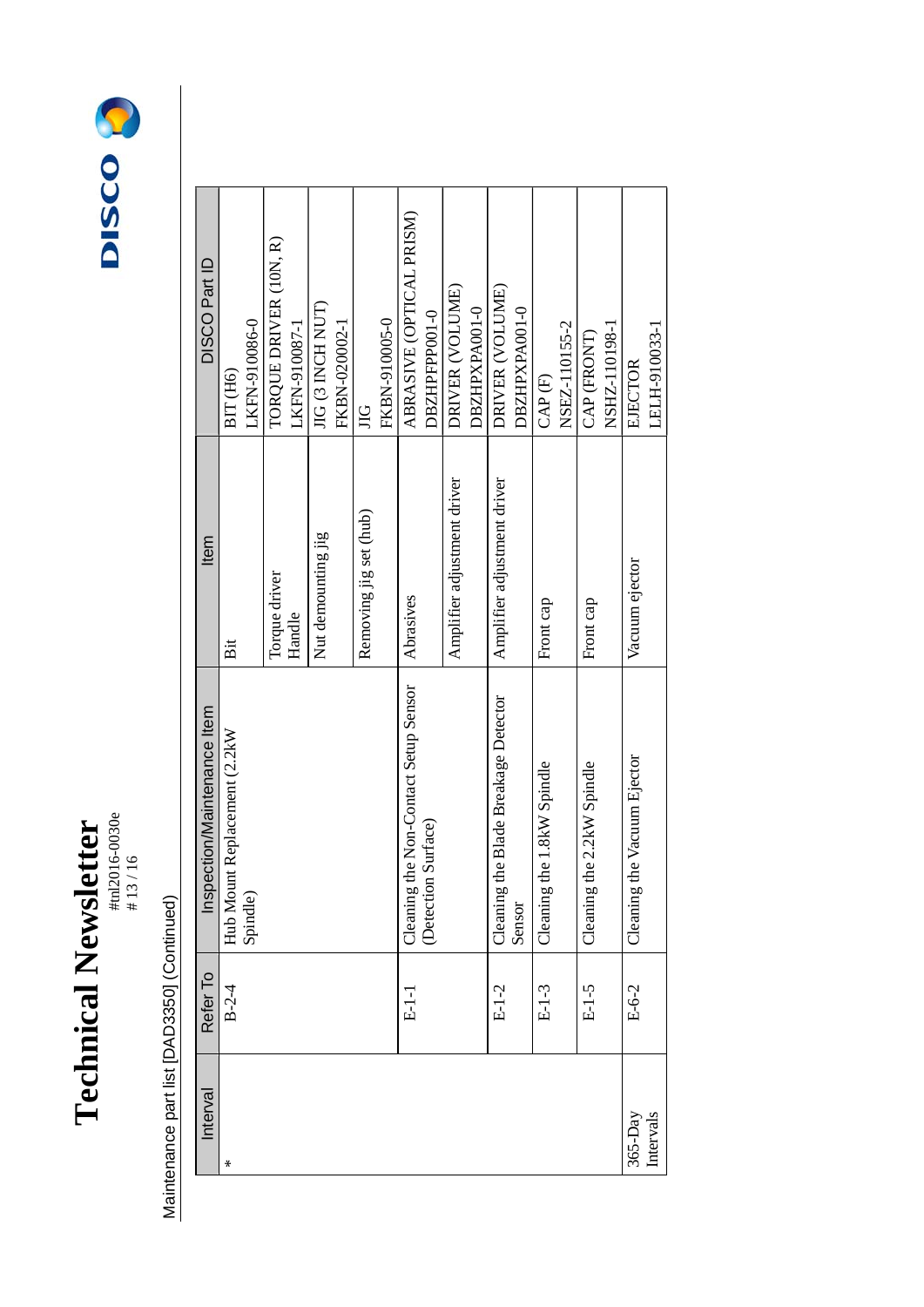

# 14 / 16



| Interval                 | Refer To | ntenance Item<br>Inspection/Mai                                  | Item                                                                            | DISCO Part ID                            | required<br>ă            |
|--------------------------|----------|------------------------------------------------------------------|---------------------------------------------------------------------------------|------------------------------------------|--------------------------|
| Intervals<br>$365-Day$   | $F-1-1$  | Replacing the Air Clean Unit Consumable Parts                    | Mist separator element                                                          | FILTER ELEMENT<br>LKKH-010039-0          |                          |
|                          |          |                                                                  | Air filter                                                                      | FILTER ELEMENT<br>LKKH-010038-0          |                          |
|                          | $F-1-2$  | Replacing the Halogen Lamp                                       | Halogen lamp                                                                    | LAMP (HALOGEN)<br>DEALMEB5001-1          | $1$ or $2$               |
|                          | $F-1-3$  | Replacing the 1.8kW Spindle Carbon Brush                         | left sides set (For 1.8kW   NCBZ-010048-0<br>Carbon brush right and<br>spindle) | CARBON BRUSH LR SET                      |                          |
|                          |          | Replacing the 2.2kW Spindle Carbon Brush<br>[Optional Accessory] | Carbon brush assembly<br>(For 2.2kW spindle)                                    | CARBON BRUSH ASSY.<br>NCBZ-010044-0      | $\overline{\mathcal{C}}$ |
|                          | $F1-4$   | LED Light<br>Replacing the Microscope I                          | LED light                                                                       | LJTP-910004-1<br><b>LED LIGHT</b>        | 1 or 2                   |
|                          | $F-1-5$  | Replacing the Y-axis Roll Sheet and Bracket                      | <b>Bracket</b>                                                                  | SEAL (SPINDLE HOLDER 1)<br>LKBY-910010-2 |                          |
|                          |          |                                                                  | Y-axis roll sheet                                                               | LKBY-910009-0<br><b>ROLL SHEET</b>       | $\overline{\mathcal{C}}$ |
| Intervals<br>$700 - Day$ | $F-2-1$  | Replacing the Flow Rate Sensor for Spindle Coolant<br>Water      | spindle coolant water<br>Flow rate sensor for                                   | FLOW CHECKER (2L)<br>LHEH-910058-2       |                          |
|                          | $F-2-2$  | ye<br>Replacing the Solenoid Val                                 | Solenoid valve                                                                  | Please contact.                          |                          |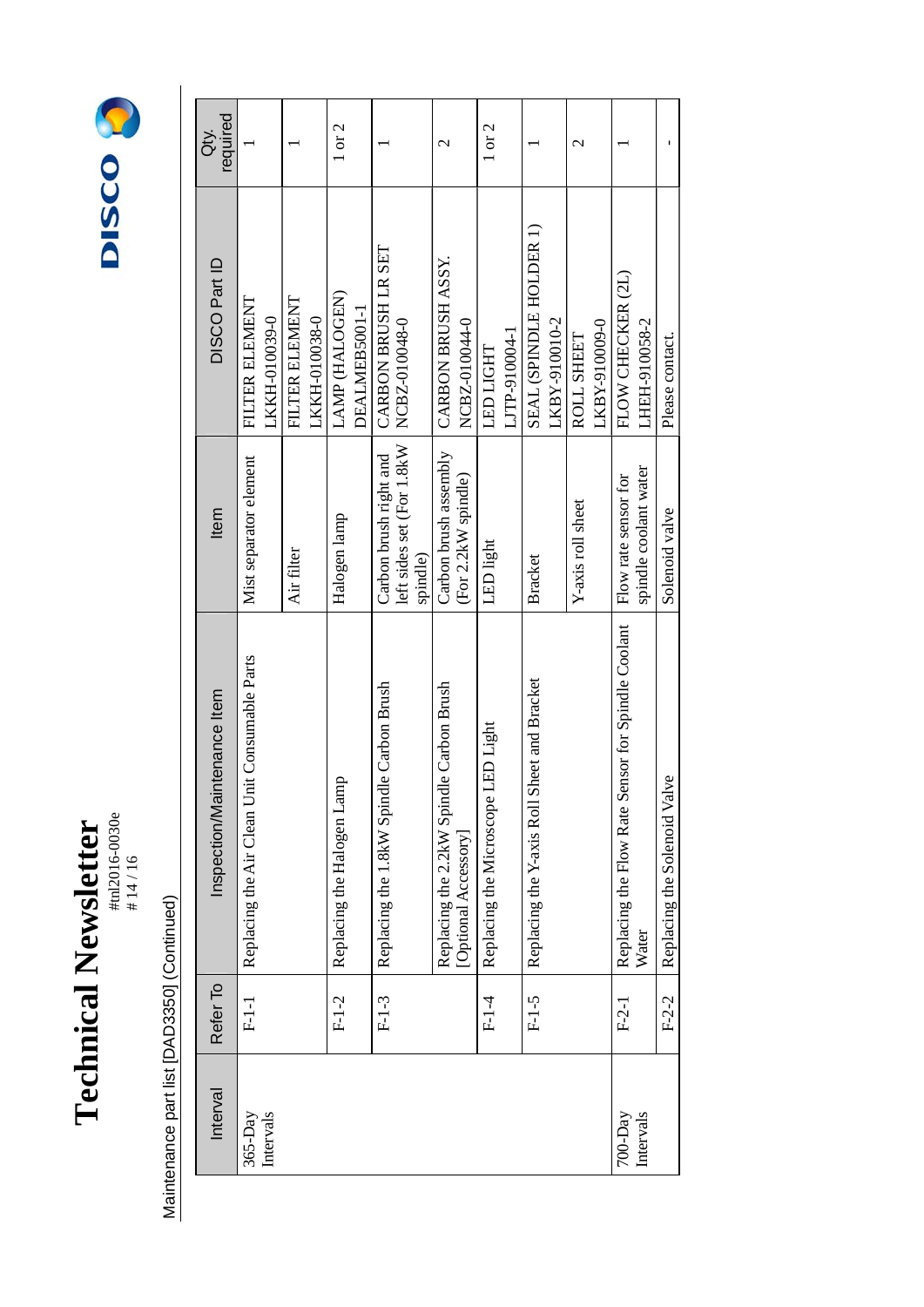**Technical Newsletter**<br> **HEXPSICATE:** #tnl2016-0030e **Technical Newsletter** 

# 15 / 16



| required<br>à.              | $1$ or $2$                                                                |                                              |                                                      | 1 or 2                             |                                            | $\mathcal{C}$         |               |                                      |                     |               |               |        |               | 1 or 2                            |                                       |                             |               |                             |                       |                                                                |
|-----------------------------|---------------------------------------------------------------------------|----------------------------------------------|------------------------------------------------------|------------------------------------|--------------------------------------------|-----------------------|---------------|--------------------------------------|---------------------|---------------|---------------|--------|---------------|-----------------------------------|---------------------------------------|-----------------------------|---------------|-----------------------------|-----------------------|----------------------------------------------------------------|
| DISCO Part ID               | FLOW METER (2L)<br>LHEH-910056-1                                          |                                              |                                                      | FLOW CHECKER (2L)                  | LHEH-910058-2                              | BELLOWS (X)           | LJTX-910015-0 | COVER (WATER-PROOF)                  | LHLR-911209-0       | SEAL (V-RING) | LHLR-911287-0 | O-RING | LENR-910022-0 | FLOW METER (2L)                   | LHEH-910056-1                         |                             |               |                             |                       | To be replaced by DISCO service<br>department. Please contact. |
| Item                        | Flowmeter for wheel coolant<br>water (blade cooler/shower)                | Flowmeter for wheel coolant<br>water (spray) | Flowmeter for wheel coolant<br>water (water curtain) | Flow rate sensor for wheel         | coolant water                              | <b>Bellows</b>        |               | Waterproof cover                     |                     | $V$ -ring     |               | O-ring |               | Flowmeter for wheel coolant       | water (blade cooler/shower)           | Flowmeter for wheel coolant | water (spray) | Flowmeter for wheel coolant | water (water curtain) | Hard disk drive                                                |
| Inspection/Maintenance Item | Coolant Water (For Customers who Use<br>Replacing the Flowmeter for Wheel | City Water)                                  |                                                      | Replacing the Flow Rate Sensor for | Wheel Coolant Water [Optional<br>Accessory | Replacing the Bellows |               | Replacing the Chuck Table Waterproof | Cover/O-ring/V-ring |               |               |        |               | Replacing the Flowmeter for Wheel | Coolant Water (For Customers Who Uses | deionized water)            |               |                             |                       | Replacing the Hard Disk Drive                                  |
| Refer To                    | $F-2-3$                                                                   |                                              |                                                      | $F-2-4$                            |                                            | $F-3-1$               |               | $F-3-2$                              |                     |               |               |        |               | $F-4-1$                           |                                       |                             |               |                             |                       | $F-4-2$                                                        |
| Interval                    | Intervals<br>$700 - Day$                                                  |                                              |                                                      |                                    |                                            | $1000 - Day$          | Intervals     |                                      |                     |               |               |        |               | $1800$ -Day                       | Intervals                             |                             |               |                             |                       |                                                                |